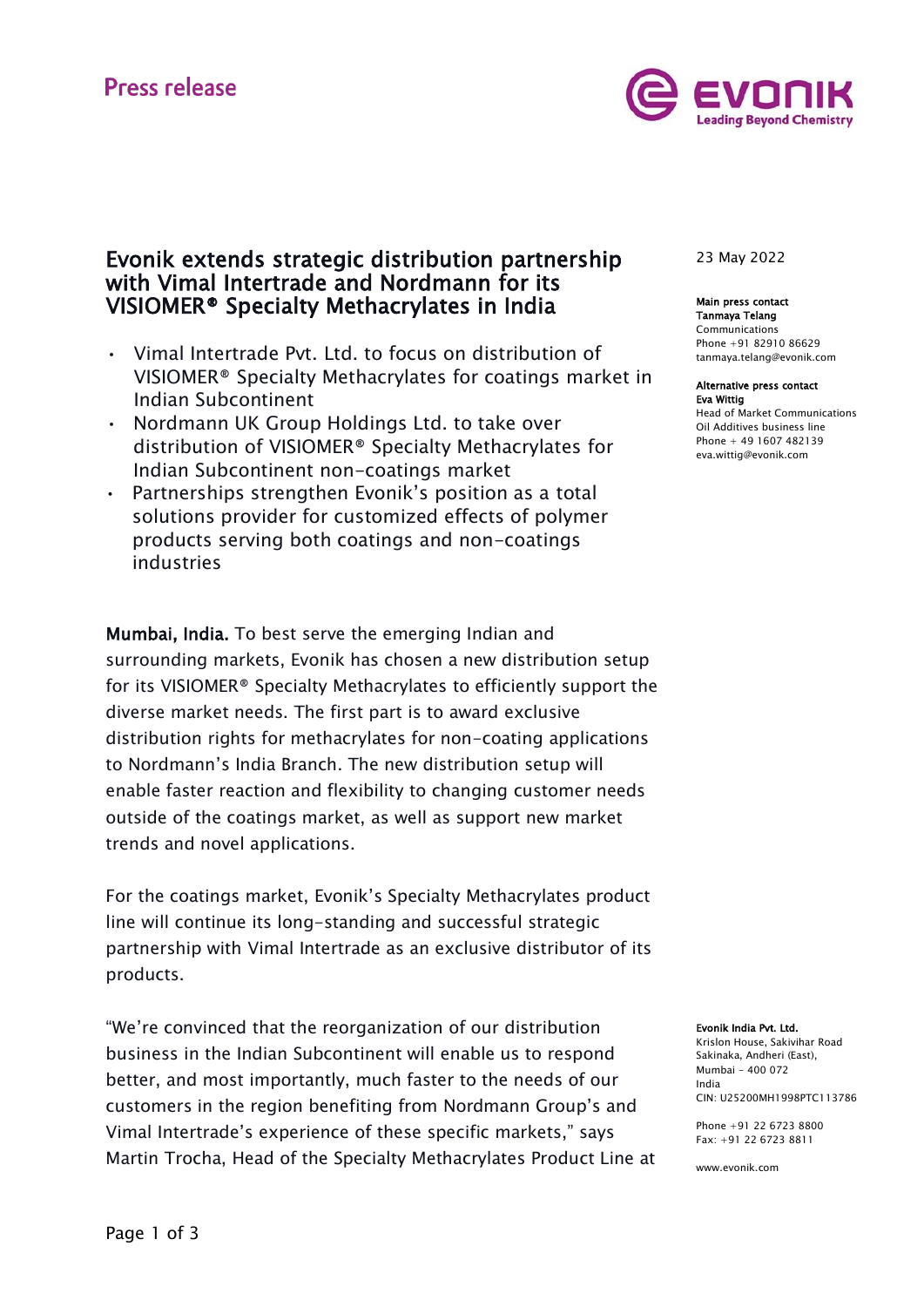# **Press release**



Evonik. Business Manager Indian Subcontinent Pranjali Dharmadhikari adds: "With this setup, we're strengthening our position as a leading solutions provider for VISIOMER® Specialty Methacrylates and, along with our distribution partners, are ensuring individual and prompt support for our customers."

Nordmann has been a reliable distributor for Evonik's methacrylate monomers in specific regions since 1995 and is characterized by its consistent first-class service and outstanding expertise and technical service. "We appreciate the trust Evonik puts in our company, and we will live up to the expectations with the help of our expertise and passion for serving our customers outside of the non-coatings market in India Subcontinent," says Markus Grulich, Global Sales Director Monomers at Nordmann. Rahul Chaudhari, Country Head-Nordmann India, comments, "This partnership will provide a platform for the further strengthening of the activities to cater specialty chemicals and additive needs for the Indian market and we are very excited about it."

"Vimal is excited to intensify the relationship with Evonik on the VISIOMER® products. Vimal seeks to be the industry benchmark in distribution of innovative chemicals by providing "Total solutions" to our customers assuring profitable growth for our business partners, which perfectly fits with the Evonik business model," says Hiren Shah, Vimal Intertrade Director.

### Company information Evonik

Evonik is one of the world leaders in specialty chemicals. The company is active in more than 100 countries around the world and generated sales of €15 billion and an operating profit (adjusted EBITDA) of €2.38 billion in 2021. Evonik goes far beyond chemistry to create innovative, profitable and sustainable solutions for customers. About 33,000 employees work together for a common purpose: We want to improve life today and tomorrow.

### Evonik Indian Subcontinent

Headquartered in Mumbai, India, this cluster caters to India, Bangladesh, Nepal and Sri Lanka. Evonik has been active in India for four decades via predecessor companies. Today, in addition to the main office in Mumbai, Evonik has three production sites, 2 research and development centres and 6 application technology labs in and around Mumbai.